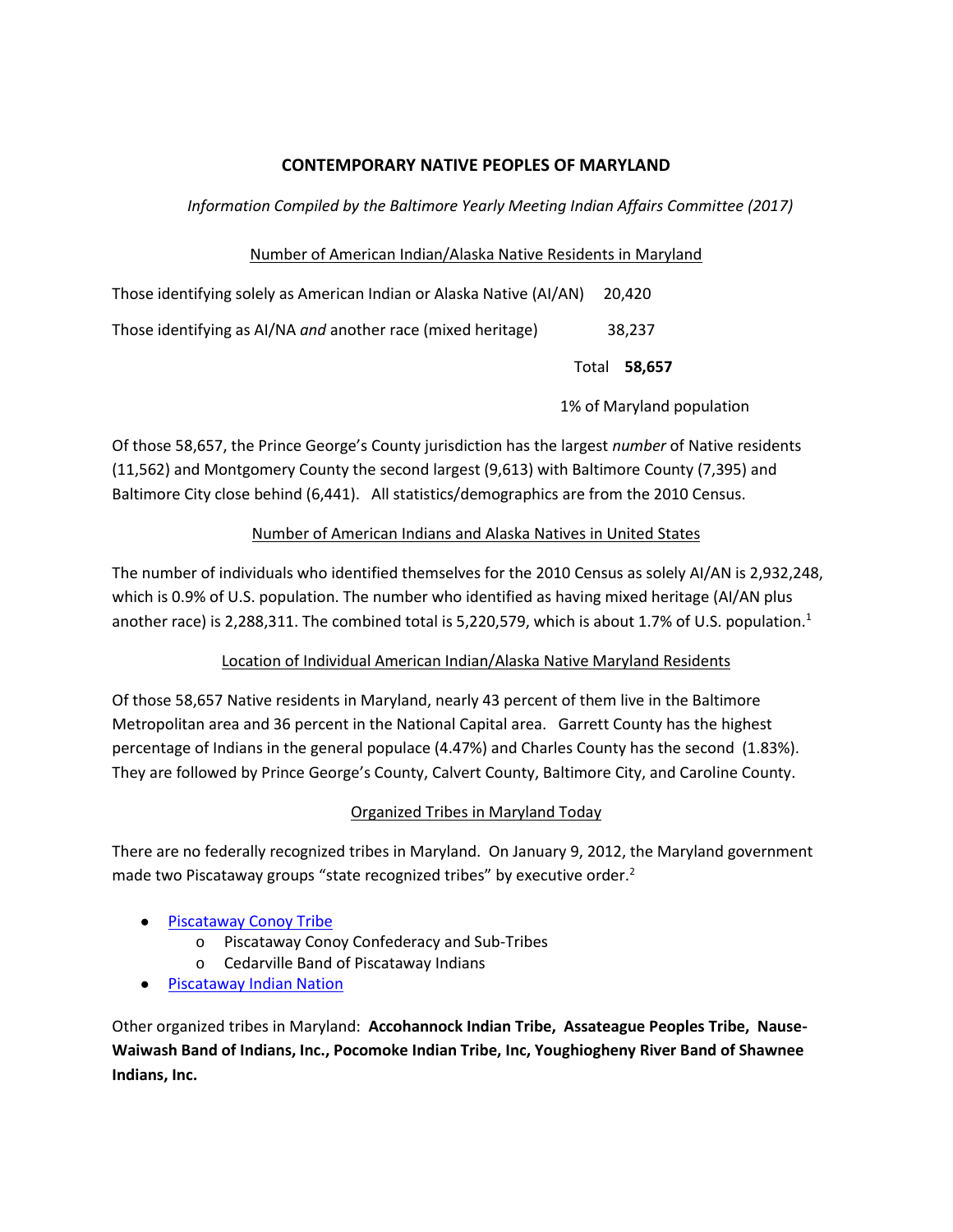### Ways State Has Acknowledged Native Americans

#### *THE FOLLOWING ACTIONS WERE A RESULT OF PERSISTENT ADVOCACY BY INDIAN LEADERS.*

#### \***In 1976, Maryland established a commission to represent and serve the Indigenous community.**

To initiate direct projects that further the understanding of American Indian history and culture

To undertake a comprehensive study of American Indian tribes in Maryland including the Accohannock, Creek, Cherokee, Chippewa, Choptank, Delaware, Haliwa, Lumbee, Nanticoke, Nause-Waiwash, Piscataway, Pocomoke, Potomac, Rappahannock, Seminole, Shawnee, Susquehanna, and Wicomico, and explore their influences upon Maryland *history* and culture

To study the status of all American Indian groups, tribes, and communities in the State and assist them in obtaining State and/or federal recognition

To study the economic and social needs of American Indians in Maryland and recommend specific actions to meet those needs

To locate, preserve, and disseminate information to the public regarding significant sites, artifacts, and archives relating to Indian history and culture

To publish an annual report and any other materials that are deemed necessary

To assist state, local, and private agencies in addressing the educational, economic, and social needs of American Indian communities in Maryland.<sup>3</sup>

### \***On May 13, 2008, a bill was signed into law designating the Friday after Thanksgiving as American Indian Heritage Day, a new state holiday.**

This action predated federal action that occurred in October 2008 when President George W. Bush signed into law legislation intended to pay tribute to American Indians for their many contributions to the U.S. The law also encourages Americans of all backgrounds to observe the day through appropriate ceremonies and activities. Further, it encourages public elementary and secondary schools to enhance student understanding of American Indians by providing classroom instructions focusing on their history, achievements, and contributions. Maryland's law has the same objectives.<sup>4</sup> Proclamations often acknowledge the entire month.

#### \* **The Working Group on Native American Human Remains was established in 2008.**

Established by the Secretary of Planning, the Working Group is composed of five people appointed by the Maryland Commission on Indian Affairs and five by the Maryland Historical Trust. The Group has met over 13 times-- working to formulate principles, make decisions and arrangements, consider tribal preferences, address built-in tensions between archaeology and Native Nations, and handle technical problems. One appropriate place of repose has been formally established at Jefferson Patterson Park and Museum.<sup>5</sup>

\* **In 2008, the state began publicly observing November Heritage month through a "Kick-off" event.**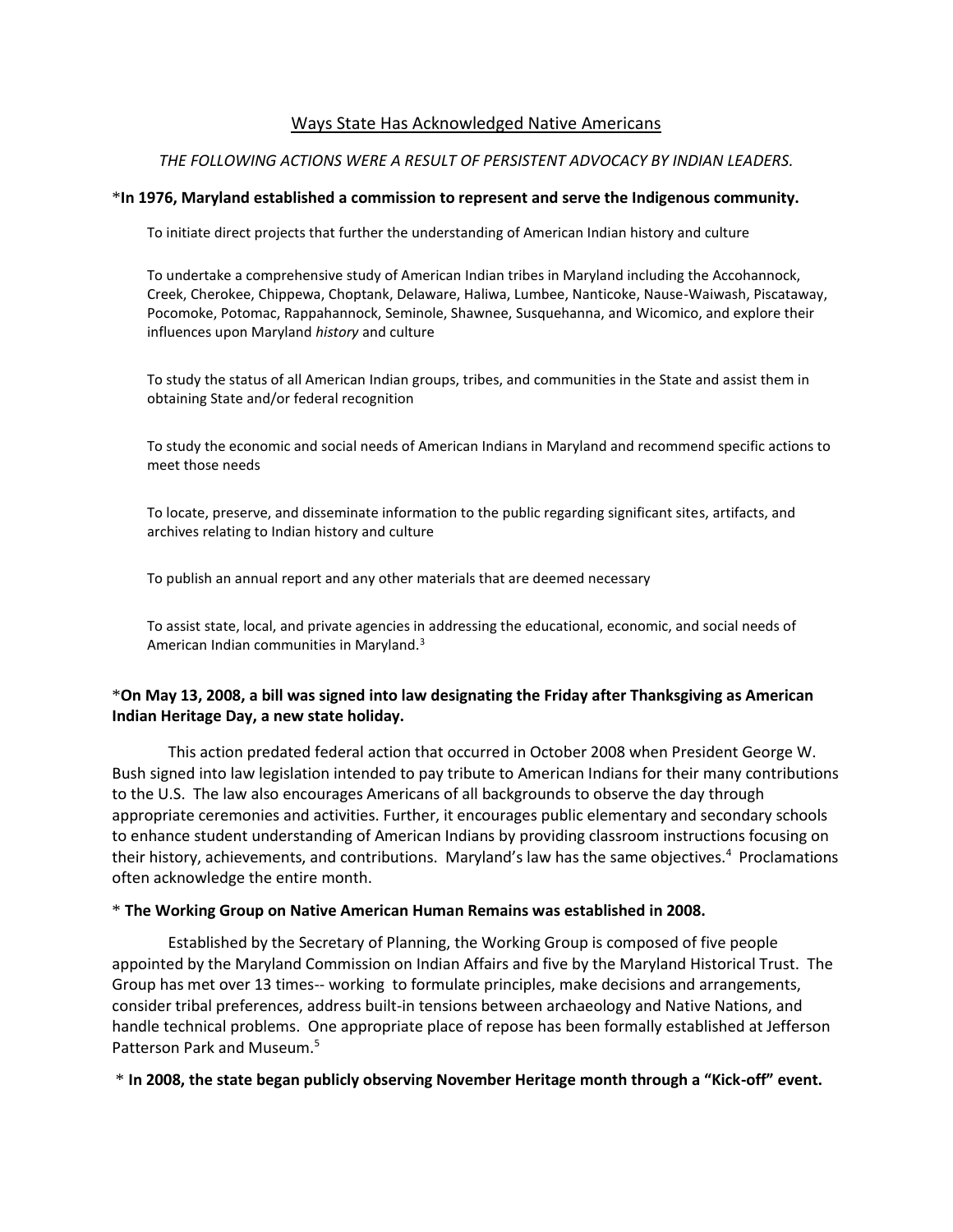The celebration event is open to the public. Initially held in Baltimore, the event location has begun rotating. For example, in 2014, it was held in Pomfret, which is in the heart of Piscataway country. In 2015, it was held in Annapolis. In 2016, it was held in Salisbury. The program includes the reading of the Governor's proclamation, speeches, cultural performances, and Native food. Starting in 2016, the program included special recognition awards for Indian adults and children.<sup>6</sup>

### \* **On January 9, 2012, Maryland gave official state recognition to two tribes, via executive orders, at a formal gathering in Annapolis.**

Governor Martin O'Malley made this statement:

"Within the heart of every individual, is a spirit that yearns to be recognized. Today is a day of recognition,… it is a day of reconciliation,… and it is a day of arrival,… a day 380 years in the making. We are here, together, to reclaim for all of our children – in the generations to come – the human dignity, the common humanity, and the unity of Spirit that we lacked the loving capacity to fully recognize seven generations ago. In legal terms, our state government has never before taken the official action of recognizing a petition for Maryland Indian Status. To all the Piscataway peoples, we know that you did not need an Executive Order to tell you who you are. I thank you for persistence, for your courage, and for your capacity for forgiveness so that, in this recognition, we might see the good people that we are meant by our One Creator to be."

# \***During 2015-17, no legislative activity took place on MD Native American issues**. 7

# Location and Leadership of Maryland Indigenous Tribes<sup>8</sup>

# *State Recognized*

Piscataway Conoy Confederacy and Sub-Tribes, Inc. (Charles Co) Tribal Chair Mervin Savoy P.O. Box 1484 LaPlata, MD 20646 (email[\) Msavoy9836@aol.com](mailto:Msavoy9836@aol.com) 

> Cedarville Band of Piscataway Indians (Prince Georges and Charles Counties) Tribal Chair Natalie Proctor 16816 Country Lane Waldorf, MD 20601 (email[\) info@piscatawayindians.org](mailto:info@piscatawayindians.org) (website[\) http://piscatawayindians.com/](http://piscatawayindians.org/)

### Part of Conoy Tribe

Piscataway Indian Nation, Inc. (Charles Co) Chief William Red Wing Tayac P.O. Box 312 Port Tobacco*,* MD 20677 (email[\) Redwing60@aol.com](mailto:Redwing60@aol.com) (website) [www.piscatawaynation.org](http://www.piscatawaynation.org/)

*[The Choptico Band of Piscataway's appointed speaker is Barry Wilson at barry@choptico.org]*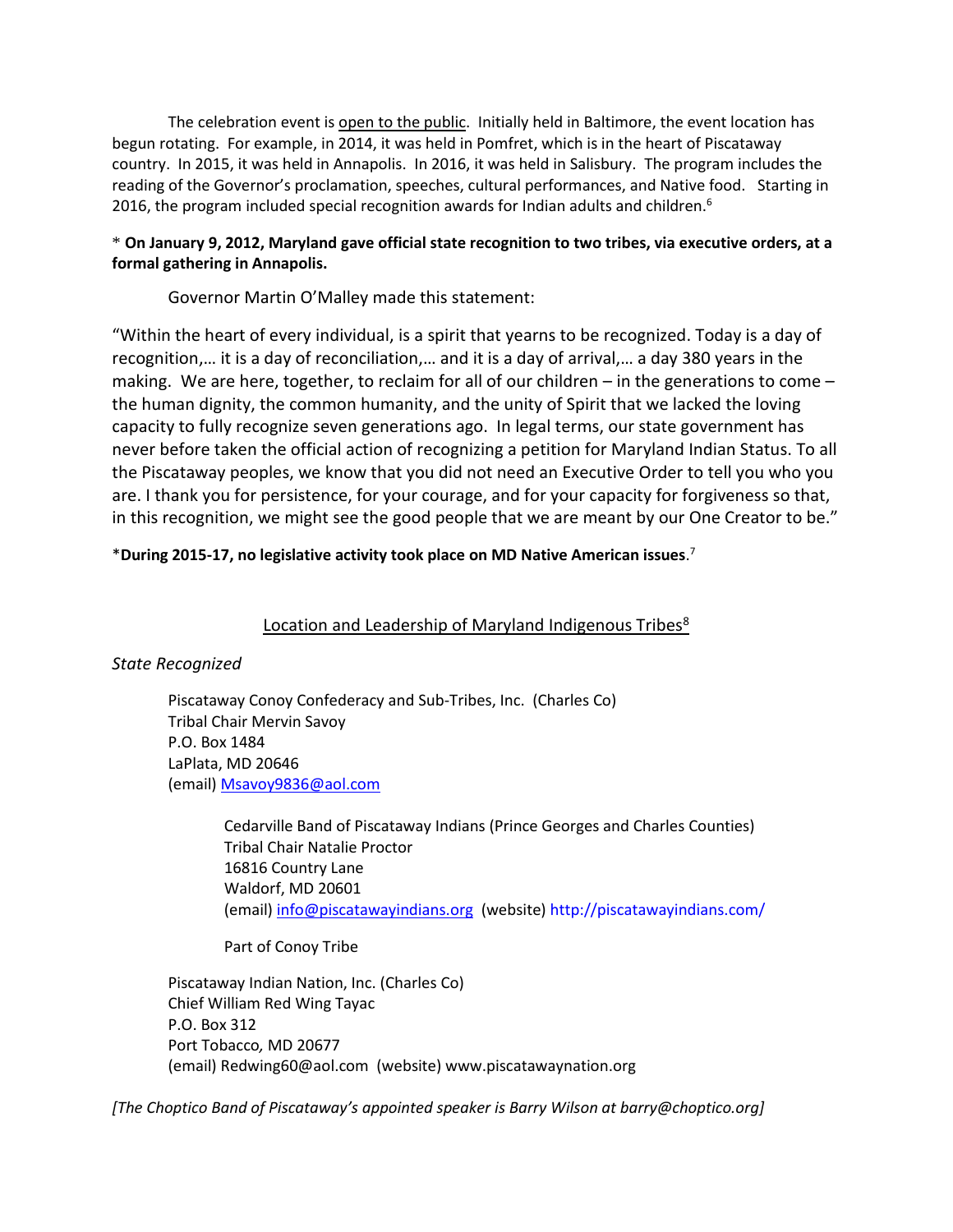Perhaps the best known Native American from the lands that are now called Maryland was Turkey Tayac. Tayac is the term for Piscataway leader. Turkey Tayac was instrumental in rejuvenating the Piscataway peoples, which ultimately lead to the recognition of two Piscataway Tribes in 2012. Tayac was born as Philip Sheridan Proctor in 1895. He served in France in World War I, where he suffered a mustard gas attack that almost killed him. When medical remedies failed to help, he turned to traditional healing techniques. With others, he reorganized the Piscataway-Conoy Tribe as a nonprofit entity in 1974. He lobbied for protection of *Moyaone,* a sacred site with ancient signs of human use, possibly including burials. The site became protected by the National Park Service as part of Piscataway National Park, near Accokeek , Maryland. Turkey Tayac died of leukemia in 1978 and is buried in the sacred area.

By one estimate, today there are 5,000 Piscataway Indians in Maryland. <sup>9</sup>

### *Contact Information for Additional Tribes*

**Accohannock Indian Tribe, Inc**. (Somerset Co) Chief Clarence "Lone Wolf" Tyler P.O. Box 404

Marion, MD 21838 (email[\) Accohannock@verizon.net](mailto:Accohannock@verizon.net)

### **Assateague Peoples Tribe (Wicomico, Worcester Co)**

Chief Michael "Quiet Bear" Morbito P.O. Box 63 Frankford, DE 19945 (email[\) Mancat732@aol.com](mailto:Mancat732@aol.com) 

# **Nause-Waiwash Band of Indians, Inc**. (Dorchester Co)

Chief Donna "Wolf Mother" Abbott 212 East Appleby Avenue Cambridge, MD 21613 Phone: 410-228-0216 (website)<http://www.turtletracks.org/>

### **Pocomoke Indian Nation, Inc. (Somerset Co)**

Paramount Chief Norris Howard, Sr. 88 Sommers Cove Crisfield, MD 21817 <http://www.pocomokeindiannation.org/>

### **Youghiogheny River Band of Shawnee Indians, Inc**. (Garrett Co) [Chief Joseph Crow Neale died in July 2016]

# State agency handling Indian Affairs

Maryland Commission on Indian Affairs 301 West Preston Street, Suite 1500 Baltimore, MD 21201 email: [keith.colston@maryland.gov](mailto:keith.colston@maryland.gov) (website) [http://www.americanindian.maryland.gov](http://www.americanindian.maryland.gov/) and [community.maryland.gov](http://community.maryland.gov/) Telephone: (410) 767-7631 Fax: (410) 333-7542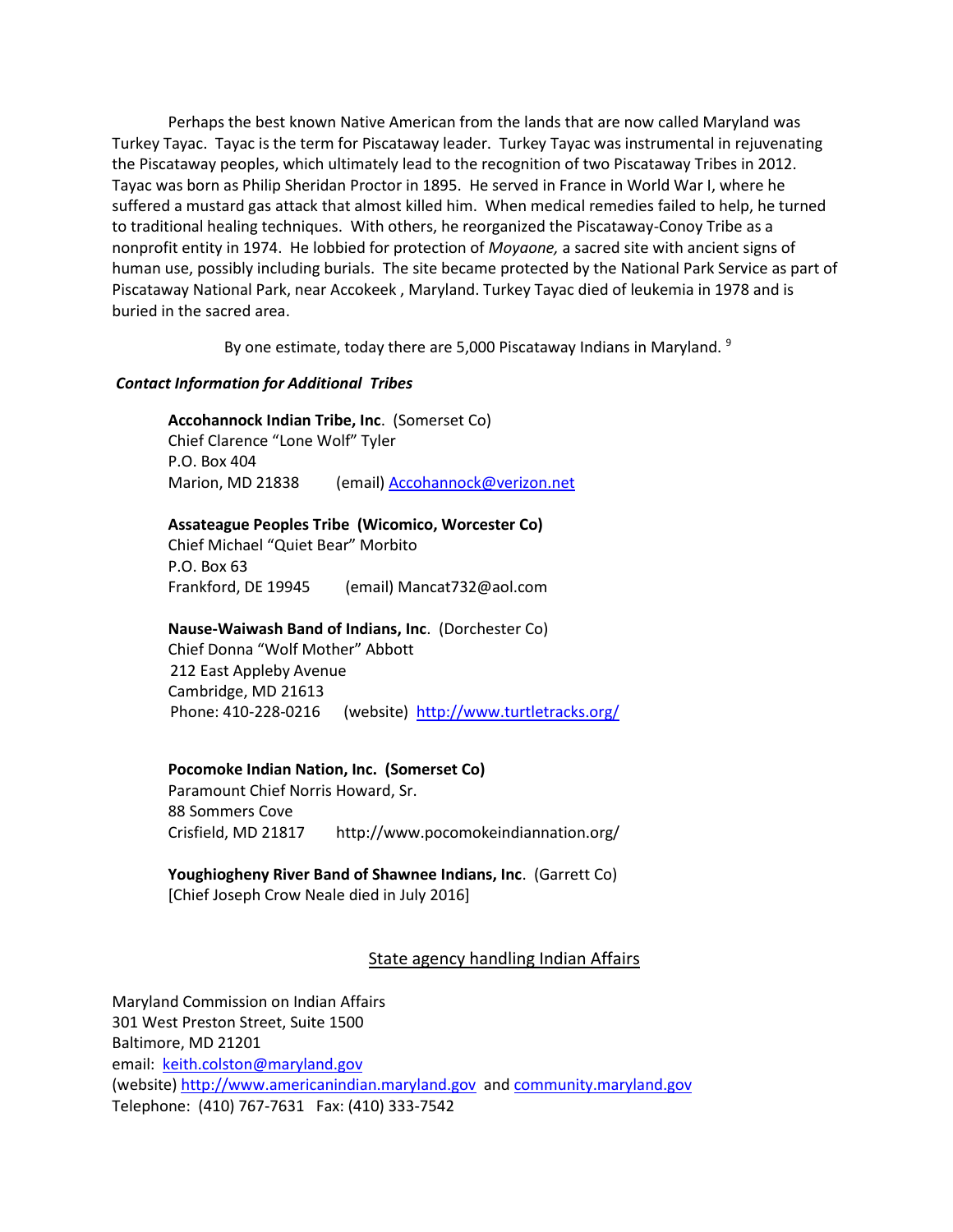In 2016, the Commission celebrated its  $40<sup>th</sup>$  year of operation. The Governor's Commission initiates and supports activities that promote the welfare of Maryland's Indian people and further the understanding of Indian history and culture. It provides both a forum for the concerns of Maryland's Indian communities and a liaison between them and the state and federal governments. Governor Larry Hogan signed a 2015 proclamation stating that November was American Indian Heritage Month and congratulating the Maryland Commission on Indian Affairs on its meritorious service.

### *List of Commissioners as of 2016*

- Lisa Savoy, Chairman (*Piscataway, Charles County*)
- Ashley Minner, Vice Chair (*Lumbee, Baltimore County*)
- Donna Abbott (*Nause-Waiwash, Dorchester County*)
- Virginia Busby, *(Harford County)*
- Robert Gajdys *(Mohawk, Calvert County)*
- Robert Killen, Chairman *(Pocomoke, Howard County)*
- Rico Newman, *(Piscataway, Charles County)*
- Rebecca Johnson Stone, *(Chickasaw, Howard County*)
- Leanora Winters, *(Piscataway Indian Nation, Baltimore County)*

#### Organization and Resource Information

The Baltimore American Indian Center (BAIC) was started in 1968. It serves as a focal point for the urban Native American community for social and cultural activities and it educates non-Native people about the cultures of North American Indian. American Indians, often from rural towns, started to move into the Baltimore area around the 1940s, in hopes of obtaining better jobs. Native community leaders wanted to assist them in navigating an urban environment and in adjusting to the culture change they would experience. BAIC's advocacy focus has provided an avenue for expressing concerns and resolving problems affecting Native people in Maryland. BAIC has assisted Indians in finding jobs and housing and with financial assistance. Throughout the years, and despite limited resources, the BAIC has run many different types of programs such as child care; traditional dancing; alcohol and drug treatment; adult basic education (GED); tutoring; training and placement; and after-school art

Baltimore American Indian Center<sup>10</sup>

113 South Broadway Baltimore, MD 21231 (410) 675-3535 (Office) (email[\) info@baic.org](mailto:info@baic.org) or delliej@yahoo.com (website)<http://www.baic.org/> BAIC now has a museum and gift shop. It sponsors an annual pow-wow and cultural classes.

Piscataway Indian Museum and Cultural Center-mobile museum 16816 Country Lane Waldorf, MD 20601 240-640-7213 (email)piscatawayindians@gmail.com (website) [http://www.piscatawayindians.c](http://www.piscatawayindians./)om <http://www.piscatawayindians.com/living-the-american-indian-experienc-pro>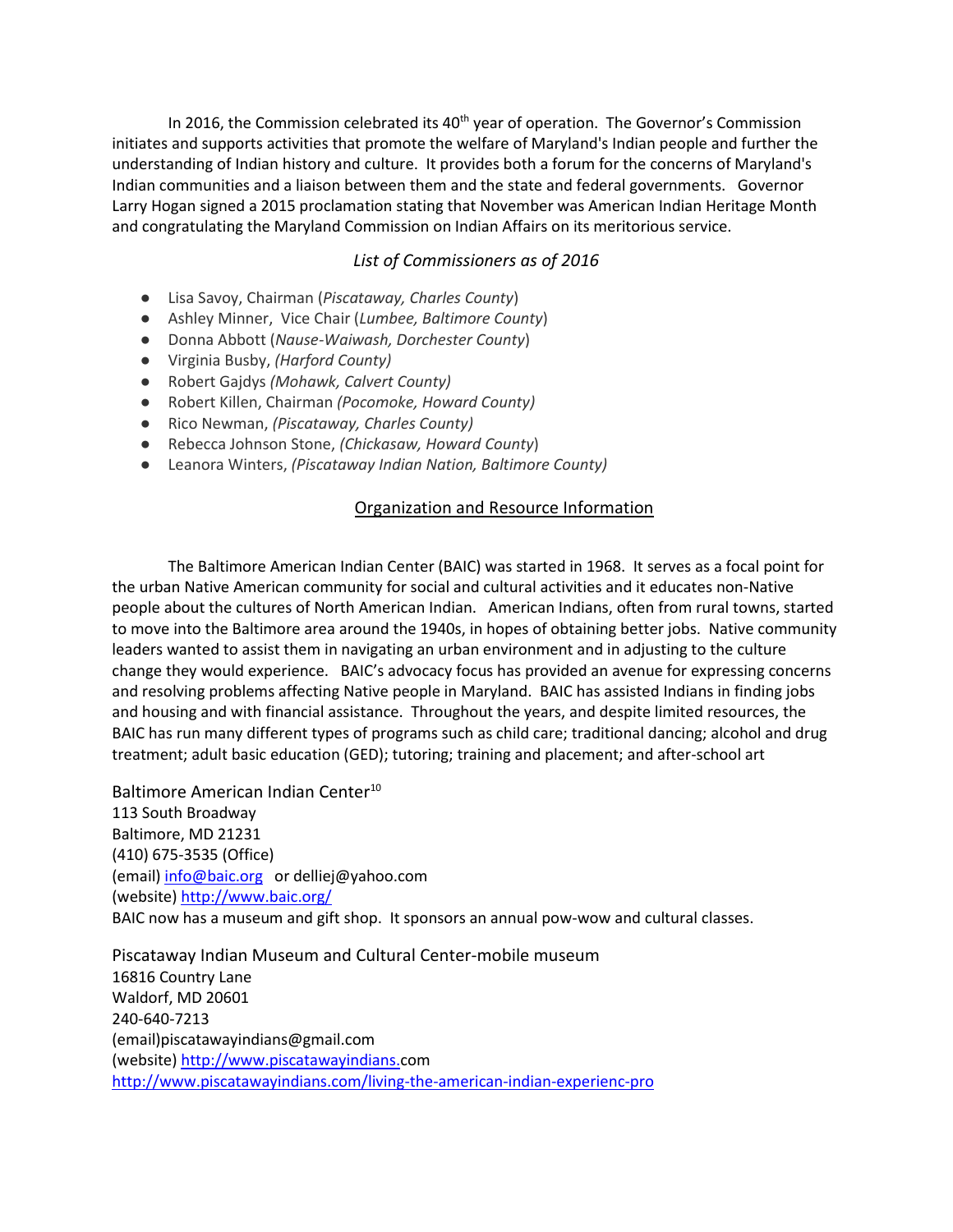### **Inter-tribal Organizations**

American Indian Society of Washington, D.C. (founded 1966) P.O. Box 6431 Falls Church, VA 22040-6431 (email) [aisdcpresident@gmail.com](mailto:aisdcpresident@gmail.com) (website) <http://aisdc.org/> It owns an area called Indian Pines in Virginia.

American Indian Inter-Tribal Cultural Organization, Inc. (founded 1983) Twinbrooks Station, P.O. Box 775 Rockville, MD 20848 301-869-9381 email) [Aiitco@aol.com](mailto:Aiitco@aol.com) 

### **Additional Resources**

Historic St. Mary's City Yaocomaco Indian Woodland Hamlet [www.stmaryscity.org](http://www.stmaryscity.org/)

National American Indian Museum's Cultural Resources Center (including the Archive Center) 4220 Silver Hill Road Suitland, MD 20746 (301) 238-1452 <http://nmai.si.edu/explore/collections/crc/>

Jefferson Patterson Park Indian Village 10515 Mackall Rd St. Leonard, MD 20685 (410) 586-8501 <http://www.jefpat.org/village.html>

The Indian Village was created in 2007 for the commemoration of the 400th anniversary of John Smith's exploration of Chesapeake Bay and its tributaries.

### **Pow-wows**

Several powwows have been held in Maryland for over 40 years. Contact Barry Richardson ([\(powwow@vance.net;](mailto:powwow@vance.net) 252-532-0821) for pow-wow information

[http://articles.baltimoresun.com/2010-07-15/entertainment/bs-ae-family-powpow-](http://articles.baltimoresun.com/2010-07-15/entertainment/bs-ae-family-powpow-20100715_1_powwow-baltimore-american-indian-center)[20100715\\_1\\_powwow-baltimore-american-indian-center](http://articles.baltimoresun.com/2010-07-15/entertainment/bs-ae-family-powpow-20100715_1_powwow-baltimore-american-indian-center)

### **A Valued Place in Maryland-- Bending Water Park is acknowledged with Award**

In October 2014, Maryland Traditions, the Folk life Program of the Maryland State Arts Council, announced the ALTA (Achievement in Living Traditions and Arts) Award recipients for 2014. ALTA awards are presented annually to an individual or group, a place and a tradition that embody outstanding stewardship of living traditions and help to preserve Maryland's cultural heritage. The 2014 ALTA Award recipients are: fly-fisherman and environmental conservationist Lefty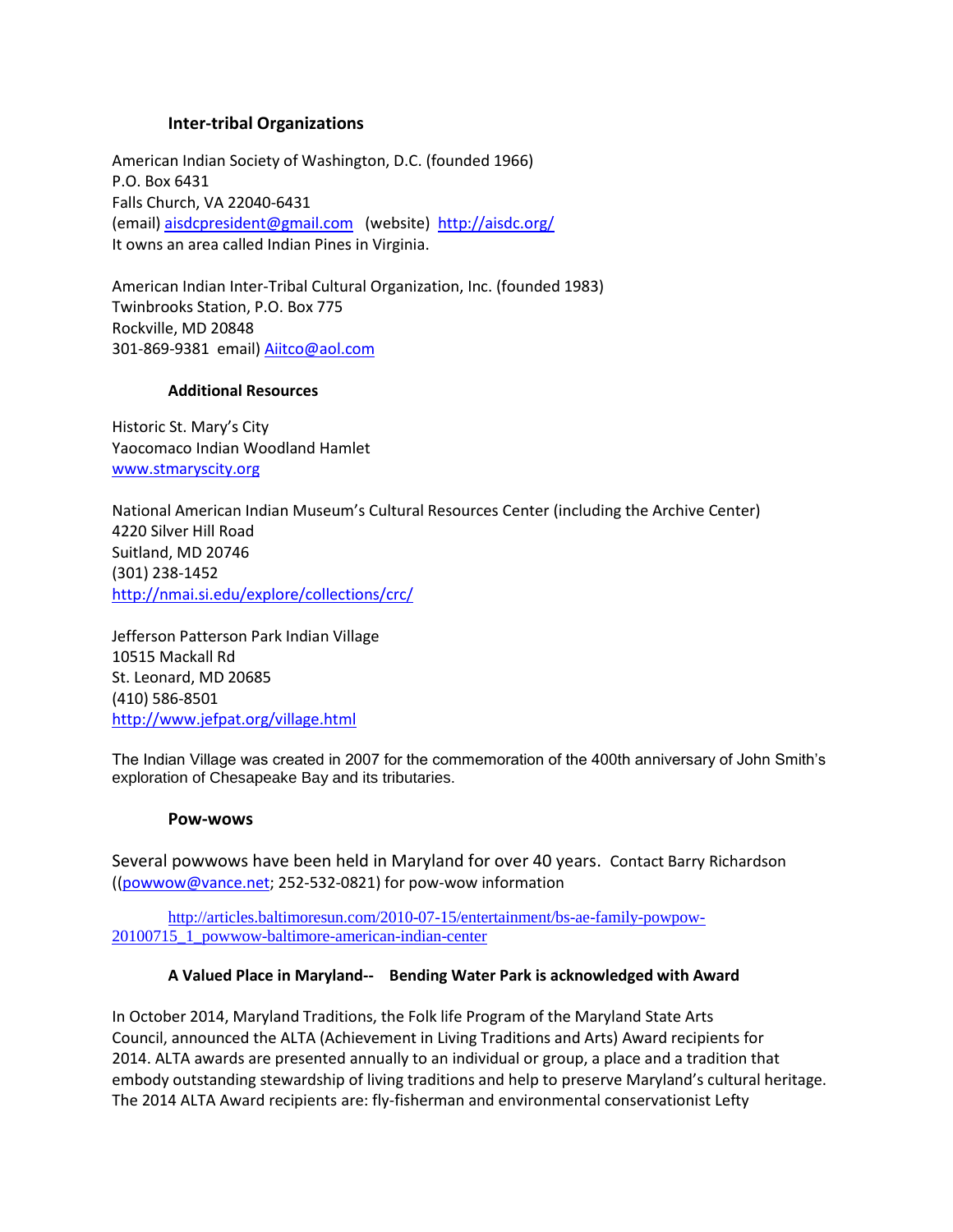Kreh(People), Bending Water Park (Place), and The Painted Screens of Baltimore(Tradition). "In this global age, it is important to connect with the cultures that make Maryland a truly distinct place," said Maryland Department of Business and Economic Development Secretary Dominick Murray. "The ALTA Awards honor and celebrate the deep roots of our past and the people, places and traditions of today that keep our heritage alive."

Bending Water Park and Indian Water Trails (Somerset County) comprise indigenous cultural landscapes and waterways on Maryland's Eastern Shore that are deeply connected to the history and heritage of the Accohannock Indian Tribe. Bending Water Park has long been host to the Accohannocks' annual "Healing of All Nations" Pau-wau, and is central to the continuation of traditional and contemporary ways of life of the Accohannock people. The park provides a gathering place, an outdoor museum showcasing traditional dwellings, and a campground available to the public. At the request of the Accohannock Tribal Council, in December 2014, Chief Rudy Hall accepted the ALTA Award on behalf of the Accohannock Indian Tribe.

# FOOTNOTES

**1**."The American Indian and Alaska Native Population: 2010," 2010 Census Briefs, by Tina Norris, Paula L. Vines, and Elizabeth M. Hoeffel, U.S. Department of Commerce. <http://www.census.gov/prod/cen2010/briefs/c2010br-10.pdf>(pg 7 has state data). Also see <http://www.census.gov/newsroom/releases/archives/race/cb12-182.html> . AI/AN populations are highest in MD counties that surround Washington, D.C. This may relate to staff of the Bureau of Indian Affairs in DC and the Indian Health Service in Rockville, MD who live in the area. Above data is from the latest Census. Nationally, 43.8% of Native people have mixed heritage. In Maryland, 65.2% have mixed heritage. In comparison, North Dakota has only 14.9%.

**2**. There are 3 organizational entities but only 2 Piscataway tribes.

Benefits conferred or potentially obtained by state recognition are explained in a Baltimore Sun story [http://www.baltimoresun.com/news/maryland/bs-md-omalley-tribes-](http://www.baltimoresun.com/news/maryland/bs-md-omalley-tribes-20120109%2C0%2C2292739.story)[20120109%2C0%2C2292739.story](http://www.baltimoresun.com/news/maryland/bs-md-omalley-tribes-20120109%2C0%2C2292739.story) And also in a broadcast on WYPR News, reporter Mary Rose Madden [http://www.wypr.org/news/maryland-recognizes-indigenous-indian-tribes.](http://www.wypr.org/news/maryland-recognizes-indigenous-indian-tribes) Recognition efforts sometimes bring disputes between tribes into public focus. As Chief Tyler (Accohannock) seeks state recognition, Chief Howard (Pocomoke) opposes and questions legitimacy. [http://www.delmarvanow.com/story/news/local/maryland/2017/02/17/accohannock-indian](http://www.delmarvanow.com/story/news/local/maryland/2017/02/17/accohannock-indian-maryland-recognition/97978772/)[maryland-recognition/97978772/](http://www.delmarvanow.com/story/news/local/maryland/2017/02/17/accohannock-indian-maryland-recognition/97978772/)

**3**. For the Maryland Commission on Indian Affairs, go to [http://www.americanindian.maryland.gov](http://www.americanindian.maryland.gov/). The contact person is Agnes Smith. The Governor's office oversees the Commission.

Steven McAdams, Executive Director. Governor's Office of Community Initiatives 100 Community Place Crownsville, Maryland 21032 [GOCI.info@Maryland.gov](mailto:GOCI.Info@Maryland.gov)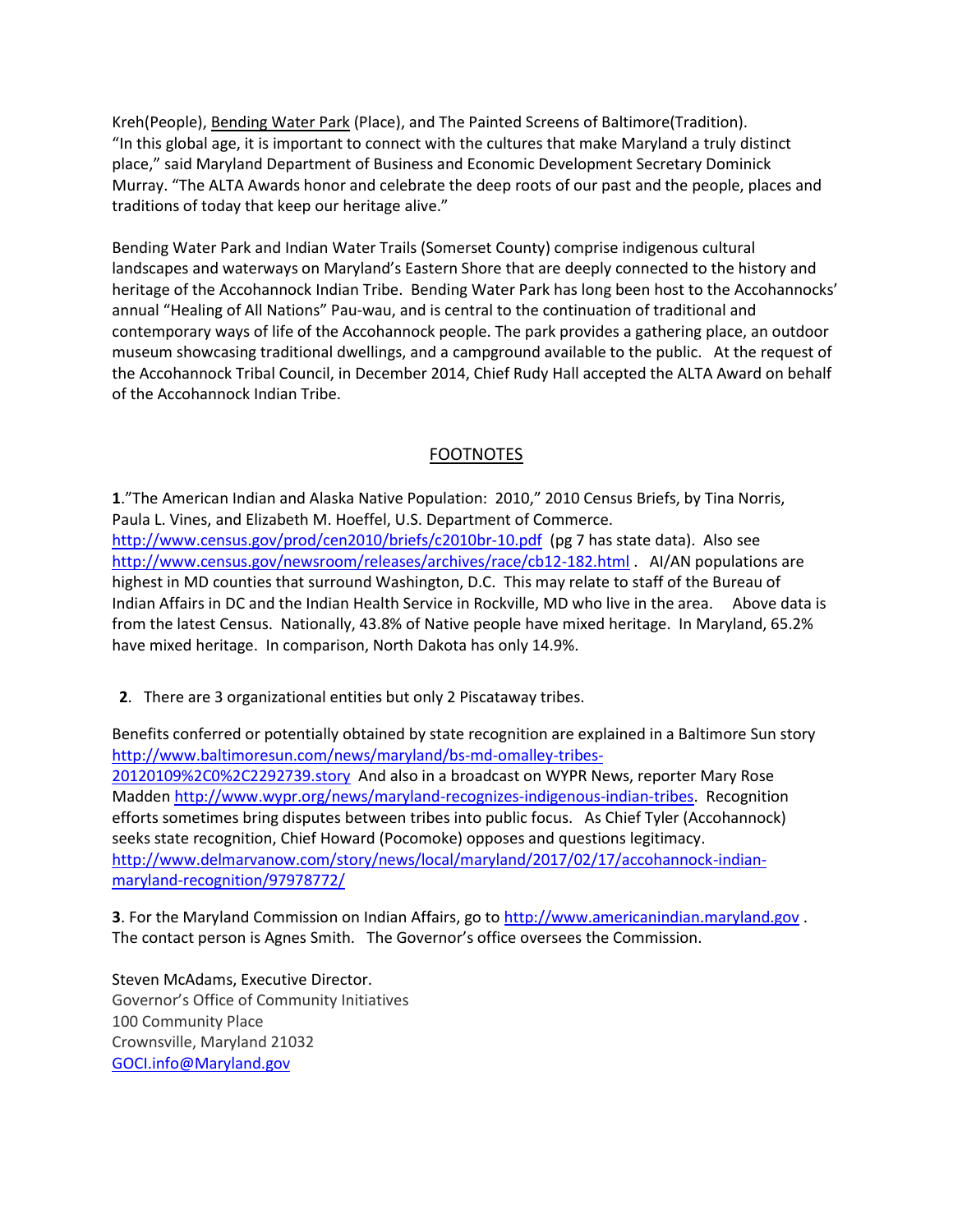E. Keith Colston was promoted to be director of the Maryland Ethnic Commissions, in addition to his responsibilities as administrative director of the Maryland Commission on Indian Affairs.

**4**. Information on establishing the Maryland holiday and the federal holiday can be found at: http://mlis.state.md.us/2008rs/chapters\_noln/Ch\_486\_hb0083T.pdf <http://www.bia.gov/DocumentLibrary/HeritageMonth/index.htm>

**5**. Among many tasks, the Working Group has considered criteria and options for appropriate return or places of repose for certain Native-American human remains currently in the care of the Maryland Archeological Conservation Laboratory at the Jefferson Patterson Historical Park and Museum. In 2011, committee members were Tom Bodor, Claude Bowen, Virginia Busby, Sewell Fitzhugh, Gina Hamlin, Richard Hughes, Maureen Kavanagh, Rico Newman, and Bob Wall. Most action finished in 2013.

Current activities can be discussed with the Maryland Commission on Indian Affairs or with the

Maryland Historical Trust of the Department of Planning 100 Community Place Crownsville, MD 21032 (410) 767-4500; 1-877-767-6272 (toll free) e-mail[: mdp@mdp.state.md.us](mailto:mdp@mdstate.mdp.us)

**6**. Each year's kick-off event is detailed in the Commission's Annual Report. It is also sometimes described online. See [http://goci.maryland.gov/2016/11/01/governors-office-of-community-initiatives](http://goci.maryland.gov/2016/11/01/governors-office-of-community-initiatives-celebrates-american-indian-heritage-month-at-salisbury-university/)[celebrates-american-indian-heritage-month-at-salisbury-university/](http://goci.maryland.gov/2016/11/01/governors-office-of-community-initiatives-celebrates-american-indian-heritage-month-at-salisbury-university/) In 2016, Jovina Chavis, Lumbee Indian Tribe; Crystal "Cryz" Nkechehosi Proctor, Cedarville Band of Piscataway Indians; and Barry Wilson, Choptico Band, Piscataway-Conoy Tribe, were all honored as Native Adults of the Year. Loren Bowman, Piscataway Conoy Tribe; Lourdes Minor, Choptico Band, Piscataway-Conoy Tribe; and Trevor Rodriguez, Lumbee Indian Tribe, were all Native Youth of the Year.

### **7**. http://legiscan.com/MD/legislation

**8.** This information is from the MD Commission of Indian Affairs website. Nause-Waiwash Chief Sewell Fitzhugh died in October 2014. He was elected chief in 1993.

**9**. The 5,000 figure is approximate. It is mentioned i[n http://articles.baltimoresun.com/2012-01-](http://articles.baltimoresun.com/2012-01-09/news/bs-md-omalley-tribes-20120109_1_piscataway-indian-nation-piscataway-conoy-confederacy-tribal-recognition) [09/news/bs-md-omalley-tribes-20120109\\_1\\_piscataway-indian-nation-piscataway-conoy-confederacy](http://articles.baltimoresun.com/2012-01-09/news/bs-md-omalley-tribes-20120109_1_piscataway-indian-nation-piscataway-conoy-confederacy-tribal-recognition)[tribal-recognition](http://articles.baltimoresun.com/2012-01-09/news/bs-md-omalley-tribes-20120109_1_piscataway-indian-nation-piscataway-conoy-confederacy-tribal-recognition) . It should be noted that many Indians live in the state who are not members of the tribes native to Maryland; a number are members of the Lumbee tribe who moved from North Carolina.

**10.** BAIC has also coordinated with local institutions such as Johns Hopkins. In addition, the BAIC wants to help keep the Native culture and traditions alive.

The University of North Carolina has a Native American Tribal Studies Course on Lumbee history that includes discussion of the Baltimore American Indian Center, including interviews. <http://lumbee.web.unc.edu/online-exhibits-2/racial-classification/>

# FURTHER BACKGROUND INFORMATION

# **General Information for Region**

"Native Americans in Maryland," [http://www.lib.umd.edu/guides/Ma](http://www.lib.umd.edu/guides/M)rylandia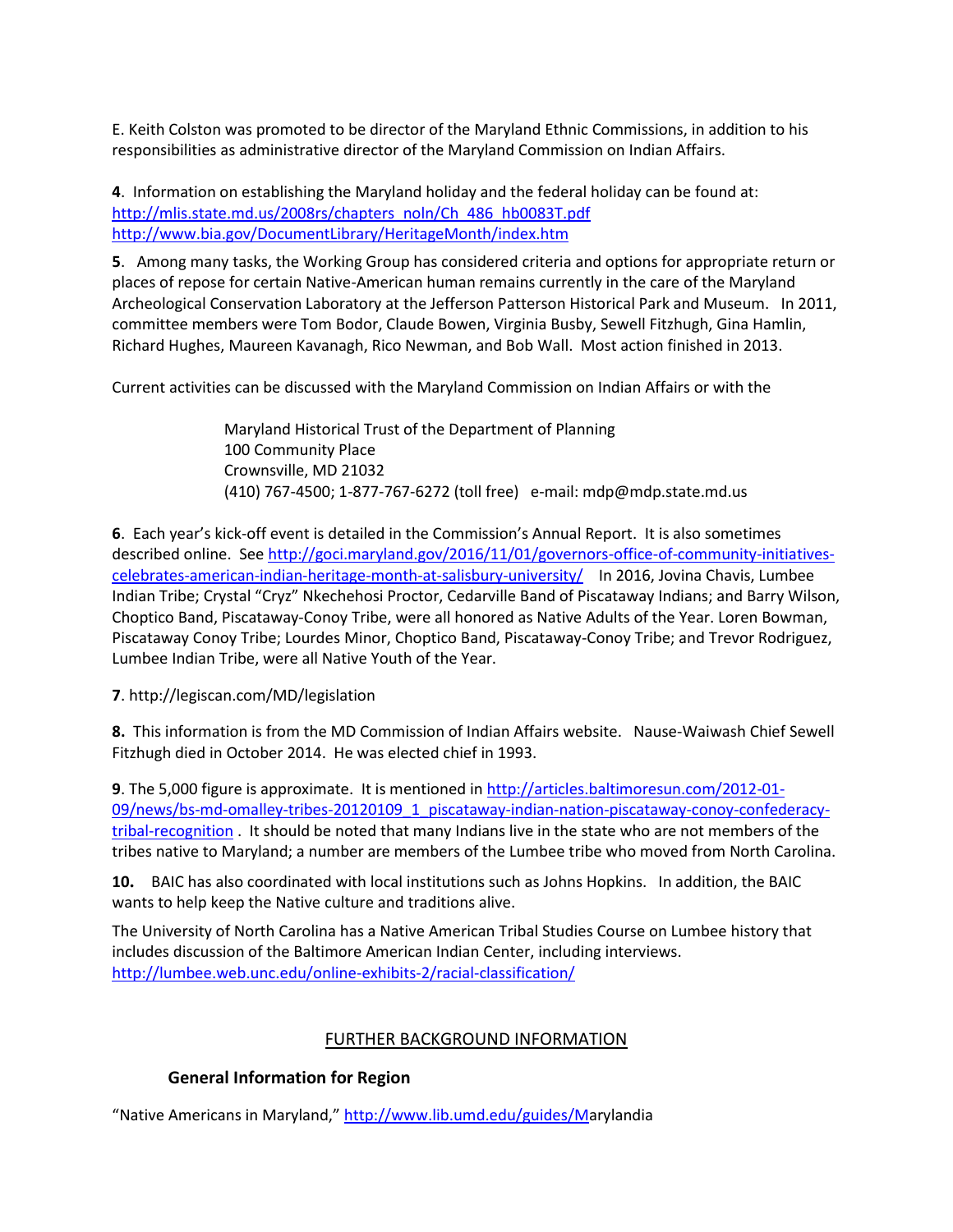"American Indians: Tribes Today," Captain John Smith Chesapeake National Historic Trail, National Park Service <http://www.smithtrail.net/native-americans/tribes-today.aspx>

"The Enduring Legacy of Southern Maryland's Native Peoples" by Anne Carson, Southern Maryland This is Livin[g http://somdthisisliving.somd.com/archive/vol5num3/NativePeoples.html](http://somdthisisliving.somd.com/archive/vol5num3/NativePeoples.html)

"Setting the Story Straight," by Lara Lutz, Chesapeake Bay Journal (March 2008) *<http://www.bayjournal.com/article.cfm?article=3282>*

"Piscataway Park's role evolved from saving a view to sharing a point of view" by Lara Lutz, Chesapeake Bay Journal (Dec 2008) *<http://www.bayjournal.com/article.cfm?article=3476>*

"17<sup>th</sup>-Century Indian Fort Discovered Near Waldorf: Piscataway Artifacts Reveal a Vibrant Culture," St. Mary's College of Maryland (Sept 15, 2011)

"Planned Heritage Center to Give Voice to State's Women and Tell Their Story," by Jamie Stieham, Baltimore Sun (March 20, 2007) [http://articles.baltimoresun.com/2007-03-](http://articles.baltimoresun.com/2007-03-20/news/0703200131_1_maryland-women-museum-of-maryland-cultural-heritage) [20/news/0703200131\\_1\\_maryland-women-museum-of-maryland-cultural-heritage](http://articles.baltimoresun.com/2007-03-20/news/0703200131_1_maryland-women-museum-of-maryland-cultural-heritage)

### **Focus on Specific Tribes**

<http://darkroom.baltimoresun.com/category/the-baltimore-sun/archives/>

"Keeping an Indian Culture Alive," by Greg Trasker, Baltimore Sun (Oct. 16, 1994) [http://articles.baltimoresun.com/1994-10-16/news/1994289068\\_1\\_shawnee-indians-mountains](http://articles.baltimoresun.com/1994-10-16/news/1994289068_1_shawnee-indians-mountains-friendsville)[friendsville](http://articles.baltimoresun.com/1994-10-16/news/1994289068_1_shawnee-indians-mountains-friendsville)

<http://bellaremyphotography.com/2013/02/18/the-native-beat-of-the-drum/>

<http://marylandreporter.com/2011/11/25/native-american-tribes-struggle-for-md-recognition/>

# **History: Chief Turkey Tayac (Philip Sheridan Proctor) 1895-1978**

"Rediscovering The Piscataway Hub of Moyaone," by Rebecca Sheir (Dec. 16, 2011), radio program with pictures and text.

http://wamu.org/programs/metro\_connection/11/12/16/rediscovering a sacred site on the potoma [c\\_the\\_piscataway\\_hub\\_of\\_moyaone\\_0](http://wamu.org/programs/metro_connection/11/12/16/rediscovering_a_sacred_site_on_the_potomac_the_piscataway_hub_of_moyaone_0)

"First People of the Potomac," <http://www.hmdb.org/marker.asp?marker=8560>

"Piscataway Indian Nation," by John Steinbach, Washington Peace Center newsletter Vol 41, #1 (Jan. 2005) http://washingtonpeacecenter.org/sites/default/files/05jan-pl.pdf

Encyclopedia Bio [http://www.absoluteastronomy.com/topics/Turkey\\_Tayac](http://www.absoluteastronomy.com/topics/Turkey_Tayac)

"The Legacy of Chief Turkey Tayac" <http://www.piscatawaynation.org/tayacs.htm> ; <http://www.piscatawaynation.org/about.html>